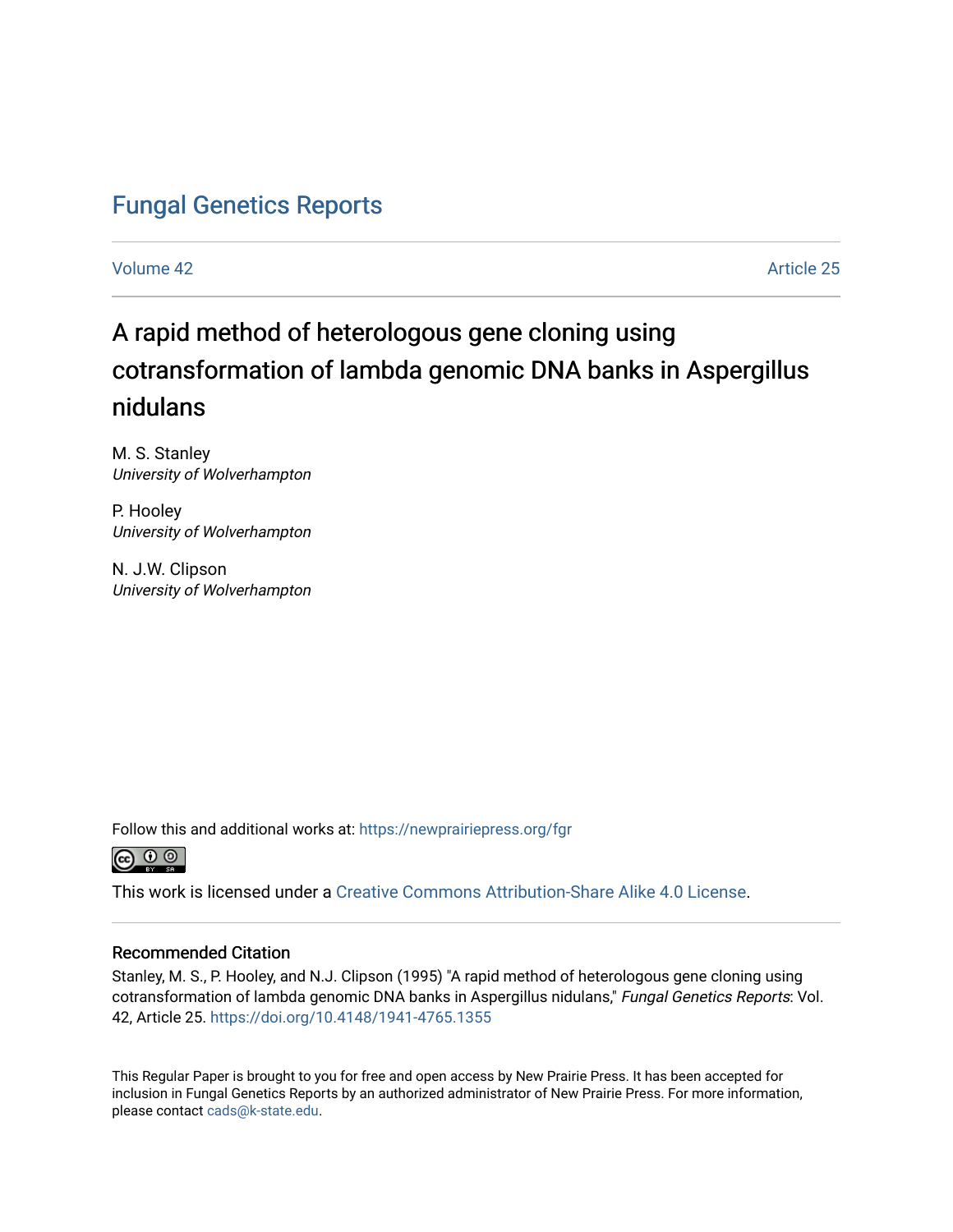## A rapid method of heterologous gene cloning using cotransformation of lambda genomic DNA banks in Aspergillus nidulans

#### Abstract

Relatively few fungal genera possess the extensive collections of mutants or reliable transformation systems that are found in favoured species such as Aspergillus nidulans, Saccharomyces cerevisiae or Neurospora crassa. Consequently, heterologous gene cloning protocols that circumvent the requirement for mutant construction or the development of transformation vectors in a previously uncharacterized species, are attractive. Lambda vectors probably provide the most versatile group of cloning vehicles but, with some exceptions (Pall and Brunelli 1994 Fungal Genet. Newsl. 41:63-65 ), they do not carry selectable markers for fungal transformation. Cooley et al (1990 Mycol. Res. 94:145-151) nevertheless demonstrated that lambda molecules could be cotransformed effectively into Septoria nodorum along with a conventional vector carrying a selectable marker. Here, we describe an extension of that protocol demonstrating that such cotransformed molecules can be rescued efficiently from Aspergillus nidulans as a host. Lambda genomic DNA libraries of other fungi may thus be screened by complementation of A. nidulans mutants. Additionally, the protocol offers a second method of gene bank screening via conventional plaque hybridization, so exploiting the large cloning capacity of lambda replacement vectors. Recently, we have cloned DNA capable of complementing the A. nidulans salt sensitivity mutation sltA1, (Spathas 1978 Aspergillus Newslett. 14:28), from the marine hyphomycete Dendryphiella salina, using this cotransformation approach.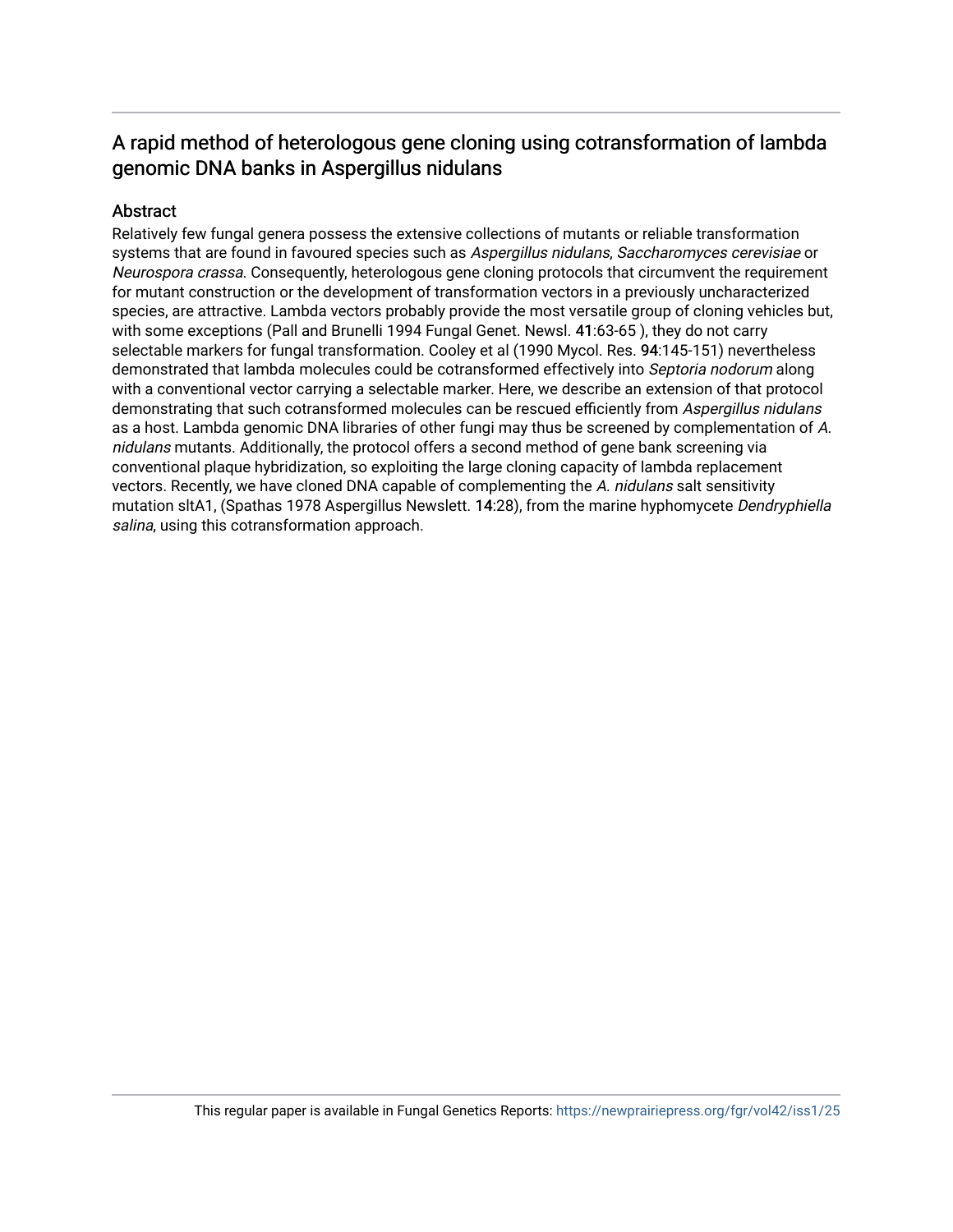### **A rapid method of heterologous gene cloning using cotransformation of lambda genomic DNA banks in** *Aspergillus nidulans*

*M.S. Stanley, P. Hooley and N.J.W. Clipson - School of Applied Sciences, University of Wolverhampton , West Midlands , WV1 1SB , U.K.* 

Relatively few fungal genera possess the extensive collections of mutants or reliable transformation systems that are found in favoured species such as *Aspergillus nidulans*, *Saccharomyces cerevisiae* or *Neurospora crassa*. Consequently, heterologous gene cloning protocols that circumvent the requirement for mutant construction or the development of transformation vectors in a previously uncharacterized species, are attractive. Lambda vectors probably provide the most versatile group of cloning vehicles but, with some exceptions (Pall and Brunelli 1994 Fungal Genet. Newsl. **41**:63-65 ), they do not carry selectable markers for fungal transformation. Cooley et al (1990 Mycol. Res. **94**:145-151) nevertheless demonstrated that lambda molecules could be cotransformed effectively into *Septoria nodorum* along with a conventional vector carrying a selectable marker. Here, we describe an extension of that protocol demonstrating that such cotransformed molecules can be rescued efficiently from *Aspergillus nidulans* as a host. Lambda genomic DNA libraries of other fungi may thus be screened by complementation of *A. nidulans* mutants. Additionally, the protocol offers a second method of gene bank screening via conventional plaque hybridization, so exploiting the large cloning capacity of lambda replacement vectors. Recently, we have cloned DNA capable of complementing the *A. nidulans* salt sensitivity mutation *sltA1*, (Spathas 1978 Aspergillus Newslett. **14**:28), from the marine hyphomycete *Dendryphiella salina*, using this cotransformation approach.

1. A conventional genomic DNA bank of the donor fungus was made into lambda EMBL3 using a Stratagene kit. Usually, the bank was amplified by flooding *E. coli* (DH1) lawns on agarose plates with SM buffer (50 mM Tris-HCl, pH 7.5; 100 mM NaCl; 8 mM MgSO4; 0.01% gelatin) and DNA isolated following standard PEG precipitation, phenol extraction and ethanol precipitation, (Maniatis et al. 1982 Molecular Cloning. A Laboratory Manual, Cold Spring Harbor).

2. DNA amplified in this way was mixed at an approximately equimolar ratio with pDJB3 and cotransformed into protoplasts of *A. nidulans* using the techniques of Ballance et al. (1985 Gene **36**:321-331). The recipient strain carried the selectable marker for transformation (*pyrG89*) along with the target mutation for complementation *(sltA1)*, which confers salt sensitivity (poor growth on plates containing 0.5 M NaCl).

3. Transformed colonies, regenerating upon pyrimidine-free media containing 0.6 M KCl, were replica plated onto media with 2.0 M NaCl, selecting for *sltA1*+. However, as the regeneration medium itself exerted a strong selection pressure for salt tolerant clones, the precise frequency of *sltA1*+ transformants could not be estimated.

4. Total DNA was isolated from putative clones (*sltA1*+) using the method of Raeder and Broda (1985 Lett. App. Micro. **1**:17-20). The recovery ("rescue") of cotransformed lambda molecules was attempted by exposing around 5 ug of this total DNA to Gigapack Gold II packaging